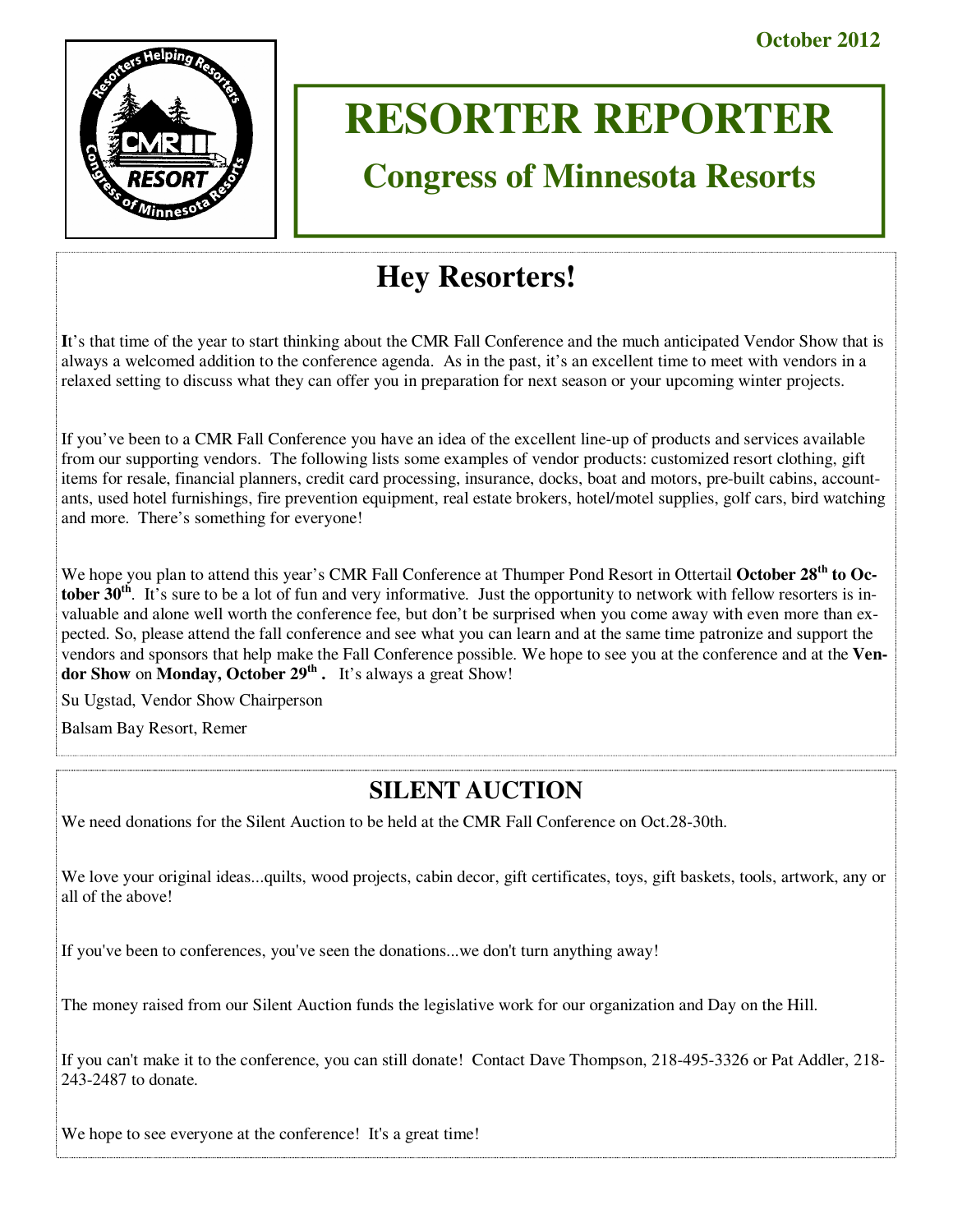# **2012 CMR Fall Conference**

Join us for the CMR Fall Conference, where we'll be visiting the Fergus Falls area of the state! Sign up now and be ready to learn tips on how to better your resort management skills, be updated on state level resort tourism issues, ask specific micro or macro questions during crackerbarrels and chow down on tons of great food and drink. Plus, you can look forward to support and camaraderie of folks in the same boat (pun intended) as you (likely just as burned out as you right now -- we can compare scars. :))

YES! Committee is working on some extra FUN activities for early arrivals on Saturday -- it's always worth comin' early to relax, blow off some steam with other resorters and start drinking (oops! I mean, start thinking . . .) about what resort issues gave you the most grief this season and how others may have handled similar situations so that you can gain some wisdom from the group. There! (whew) (READ: for those of you, who'd like to, add another night onto your lodging reservation and join us on Saturday. There are always at least 10 of us, and sometimes as many as 20-30.)

Special Feature: Resorter Game Show (you won't wanna miss the crazy this year!)

Conference agenda and registration form can be viewed on the CMR Website www.Minnesota-Resorts.com. Scroll to the bottom of page, click on "Membership", then click on "Workshop and Conference"

Kim Bowen, Co-Coordinator CMR Conferences/Workshop

Board of Directors

Crow Wing Crest Lodge

218 652 3111, relax@crowwing.com

P.S. Pre-Register for bonus School of Resorting class held October 28th at 11a.m. to 2p.m. (DNR Lake Service Provider Training) by e-mailing Kim Bowen, relax@crowwing.com. (No fees to attend this workshop, if you decide to get permit, you will given instructions to go home, get on-line, pay the DNR \$50 fee and be mailed the permit.)

\_\_\_\_\_\_\_\_\_\_\_\_\_\_\_\_\_\_\_\_\_\_\_\_\_\_\_\_\_\_\_\_\_\_\_\_\_\_\_\_\_\_\_\_\_\_\_\_\_\_\_\_\_\_\_\_\_\_\_\_\_\_\_\_\_\_\_\_\_\_\_\_\_\_\_\_\_\_\_\_\_\_\_\_\_\_\_\_\_\_\_\_\_\_\_

For specific questions (should I take this workshop?) contact Dave Thompson, 218-495-3326 fisrvilg@prtel.com

2012 CMR Fall Conference

October 28-30 (Sun-Tue)

Thumper Pond Lodge in Ottertail, Minnesota

Reserve your room \$84.95 night CMR block of rooms call 1-877-294-7981 (www.thumperpond.com)

Conference Pricing: \$120 person (CMR member) includes all meals (2 dinners, 2 breakfasts, 2 lunches, all snacks and breaks)

Non-CMR member: \$150 person (join today and get immediate discount on conference!)

| Resort Name                                                                                          |
|------------------------------------------------------------------------------------------------------|
| Attendee Names                                                                                       |
|                                                                                                      |
|                                                                                                      |
| Mail Registration and Check to: Congress of Minnesota Resorts, PO Box 358, New London, MN 56273-0358 |
|                                                                                                      |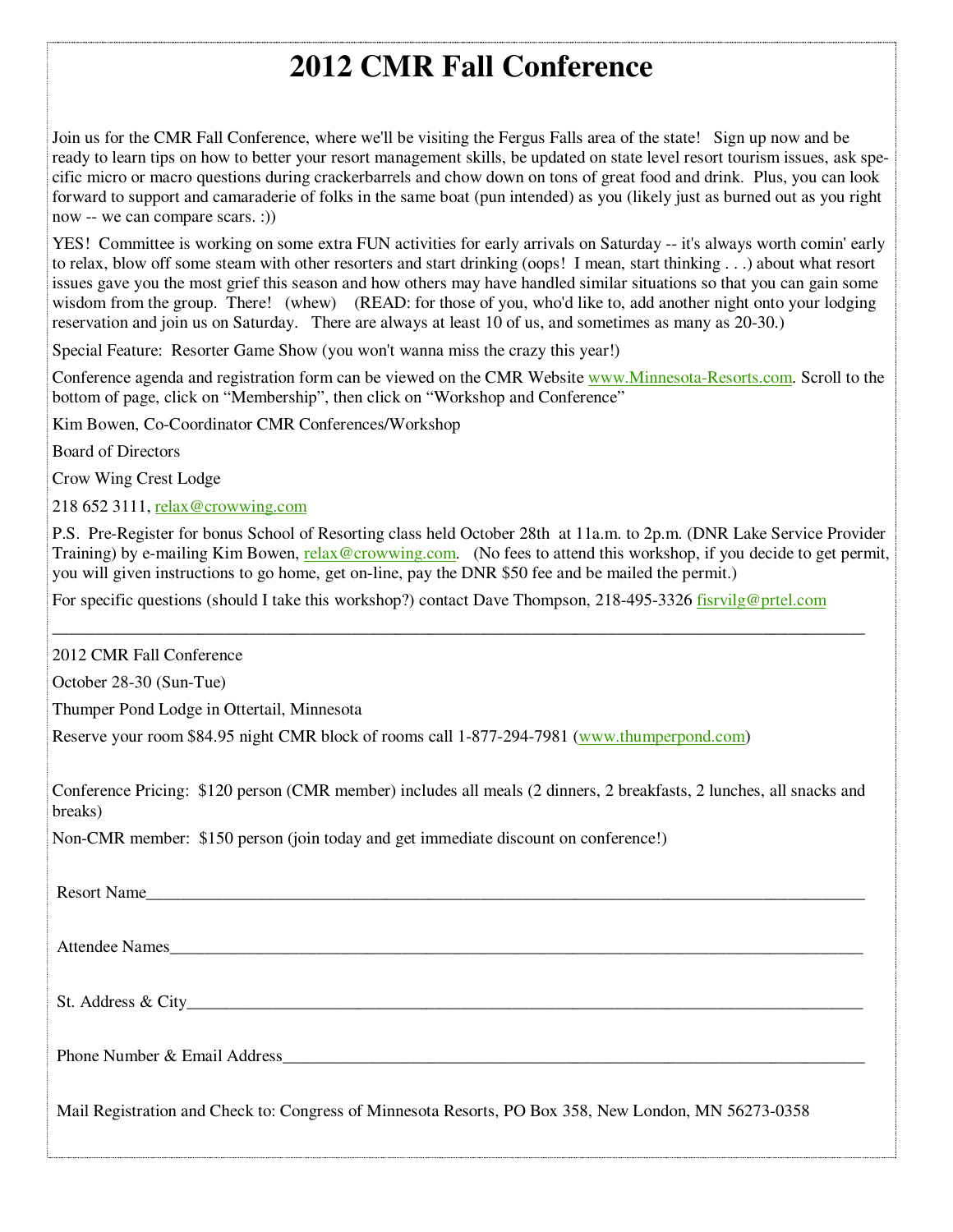**ATTENTION VENDORS The CMR Vendor Show will be held Monday, October 29, 1pm to 4pm Thumper Pond, Ottertail MN Contact Su Ugstad if you need information. rsugstad@means.net or 218-566-2346** 

# **NEED \$500 FOR SCHOOL?**

# **It is not too early for your child or grandchild to get the application started! Application needs to be at the CMR Office March 15, 2013**

Each year the Congress of Minnesota Resorts offers four \$500 scholarships to a junior or senior in high school or a current undergraduate or technical school student. March 15, 2013 is the deadline for the scholarship application to be returned to the Congress of Minnesota Resorts office. A scholarship application can be printed by going to the CMR website www.Minnesota-Resorts.com. Scroll to the bottom of the home page and click on Membership, then by using your Login and Password you will be able to go to Applications and click on Scholarship Application and print a copy. If you need further assistance please contact Vicky by emailing: CMR@Minnesota-Resorts.com or call 320-212-5107.

### **New members and new owners!!!!**

Eric & Danielle McKeeman, Kitchi Landing Resort, 4826 Kitchi Landing Lane NE, Blackduck, MN 56630 Phone: 218- 835-6595 Email: mckeemans@kitchilanding.com website: www.kitchilanding.com

Marcus & Rosalie Wolff, Wolff Haven Landscapes, LLC., 10113 297th Ave, Princeton, MN 55371 Phone: 763-218- 3378 Email: wolffhavenlandscapes@gmail.com Website: www.wolffhavenlandscapes.com

CR Marketing, Inc., Ron & Carolyn Wubbena, 4012 Vera Cruz Ave, Robbinsdale MN 55422 Phone: 763-537-2239 Email: sales@crmarketinginc.com Website: www.crmarketinginc.com

### **CMR CALENDAR OF EVENTS**

| Oct. 28, 29 & 30, 2012 | Fall Conference Thumper Pond, Ottertail, MN                           |
|------------------------|-----------------------------------------------------------------------|
| Oct. 29, 2012          | <b>THEFT</b><br>CMR Vendor Show 1pm - 4pm Thumper Pond, Ottertail, MN |
| Oct. 30, 2012          | CMR Board Meeting, Ottertail, MN                                      |
| Feb. 26 & 27, 2013     | CMR Day on the Hill, St Paul                                          |
| Mar. 15, 2013          | Scholarship Application is due at CMR Office                          |
| Spring                 | Spring Workshop date and location to be announced                     |
|                        |                                                                       |